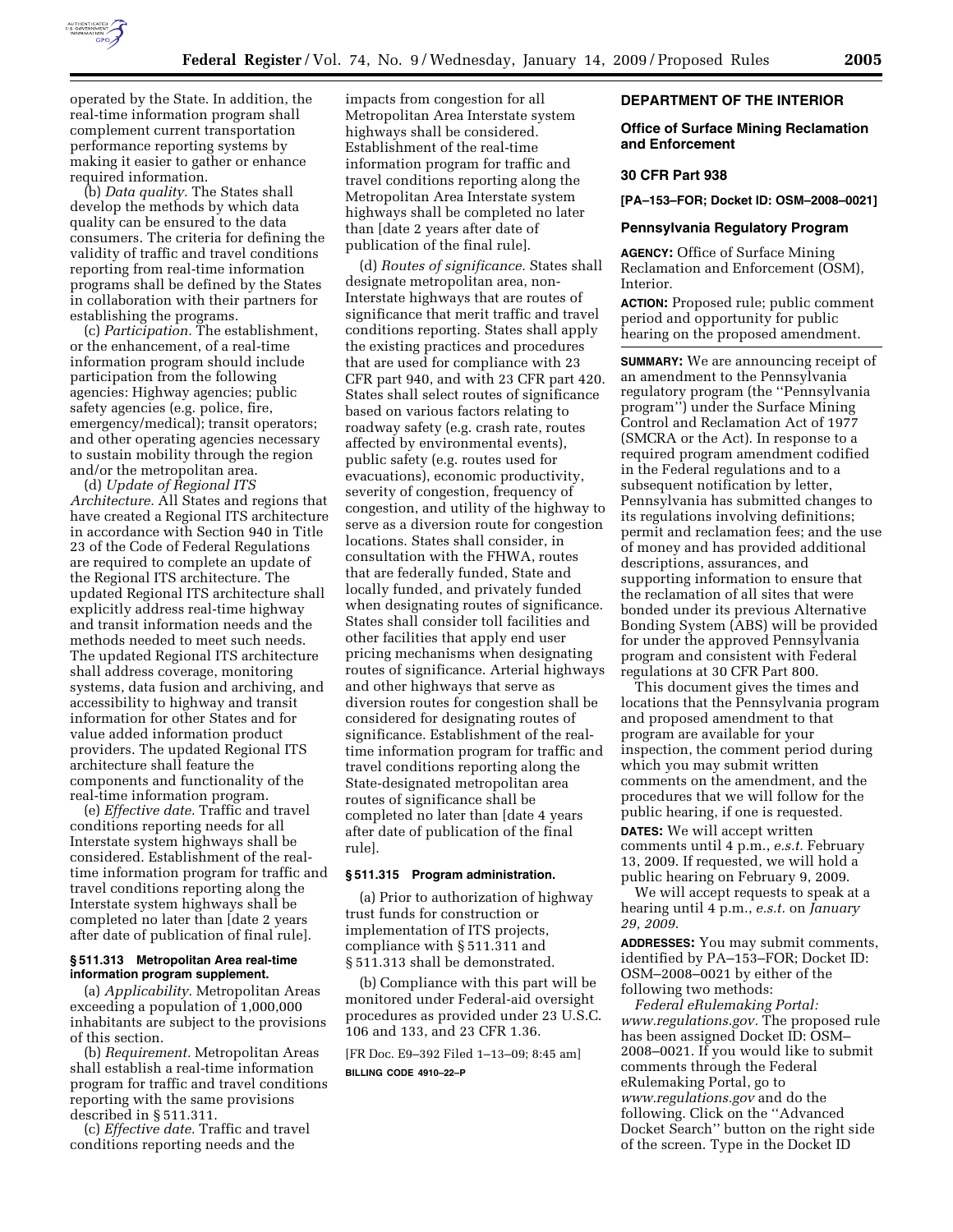OSM–2008–0021 and click the ''Submit'' button at the bottom of the page. The next screen will display the Docket Search Results for the rulemaking. If you click on OSM–2008– 0021, you can view the proposed rule and submit a comment. You can also view supporting material and any comments submitted by others.

*Mail/Hand Delivery/Courier:* Mr. George Rieger, Chief, Pittsburgh Field Division, Office of Surface Mining Reclamation and Enforcement, 4th and Market Sts., Suite 3C, Harrisburg, Pennsylvania 17101.

*Instructions:* For detailed instructions on submitting comments and additional information on the rulemaking process, see the ''Public Comment Procedures'' heading of the **SUPPLEMENTARY**

**INFORMATION** section of this document. *Docket:* In addition to obtaining copies of documents at *www.regulations.gov*, information may also be obtained at the addresses listed below during normal business hours, Monday through Friday, excluding holidays. You may receive one free copy of the amendment by contacting OSM's Pittsburgh Field Division Office.

- George Rieger, Chief, Pittsburgh Field Division, Harrisburg Office, Office of Surface Mining Reclamation and Enforcement, 4th and Market Sts., Suite 3C, Harrisburg, Pennsylvania 17101, Telephone No. (717) 782– 4036, E-mail: *grieger@osmre.gov*
- Joseph P. Pizarchik, Director, Bureau of Mining and Reclamation, Pennsylvania Department of Environmental Protection, Rachel Carson State Office Building, P.O. Box 8461, Harrisburg, Pennsylvania 17105–8461, Telephone: (717) 787– 5015 E-mail: *jpizarchik@state.pa.us*.

## **FOR FURTHER INFORMATION CONTACT:**  George Rieger, Telephone: (717) 782–

4036. E-mail: *grieger@osmre.gov*.

# **SUPPLEMENTARY INFORMATION:**

I. Background on the Pennsylvania Program II. Description of the Amendment

- III. Public Comment Procedures
- IV. Procedural Determinations

## **I. Background on the Pennsylvania Program**

Section 503(a) of the Act permits a State to assume primacy for the regulation of surface coal mining and reclamation operations on non-Federal and non-Indian lands within its borders by demonstrating that its State program includes, among other things, ''\* \* \* a State law which provides for the regulation of surface coal mining and reclamation operations in accordance with the requirements of the Act \* \* and rules and regulations consistent

with regulations issued by the Secretary pursuant to the Act.'' See 30 U.S.C.  $1253(a)(1)$  and  $(7)$ . On the basis of these criteria, the Secretary of the Interior conditionally approved the Pennsylvania program on July 30, 1982.

From 1982 until 2001, Pennsylvania's bonding program for surface coal mines, coal refuse reprocessing operations, and coal preparation plants, was funded under an ABS, which included a central pool of money, the Surface Mining Conservation and Reclamation Fund (Fund), used for reclamation. This pool was funded in part by a per-acre reclamation fee paid by operators of permitted sites and supplemented by site bonds posted by those operators for each mine site.

In 1991, our oversight activities determined that Pennsylvania's ABS included unfunded reclamation liabilities for backfilling, grading, and revegetating mined land and we determined that the ABS was financially incapable of abating or treating pollutional discharges from bond forfeiture sites under its jurisdiction. As a result, on May 31, 1991, we imposed the required amendment codified at 30 CFR 938.16(h). That amendment required Pennsylvania to demonstrate that the revenues generated by its collection of the reclamation fee would assure that its Fund could be operated in a manner that would meet the ABS requirements contained in 30 CFR 800.11(e). This provision requires that an ABS assure that ''the regulatory authority will have available sufficient money to complete the reclamation plan for any areas which may be in default at any time.'' It also requires that the ABS ''provide a substantial economic incentive for the permittee to comply with all reclamation provisions''.

Also, on October 1, 1991, OSM sent Pennsylvania a letter, pursuant to 30 CFR Part 732, notifying the State that it must submit a program amendment that would address the aforementioned deficiencies in the ABS. This document is commonly referred to as a ''732 letter."

After a decade of trying to address the problems with the ABS, the Pennsylvania Department of Environmental Protection (PADEP) terminated the ABS in 2001 and began converting active surface coal mining permits to a conventional bonding system (CBS) or ''full-cost'' bonding program. This CBS requires a permittee to post a site-specific bond in an amount sufficient to cover the estimated costs to complete reclamation in the event of bond forfeiture.

By letter dated June 12, 2003, OSM notified the PADEP that it concurred

that the conversion to a CBS, as well as other additional measures taken by the State, were sufficient to remedy the deficiencies cited in the 732 letter, which it declared to be terminated. Then, on October 7, 2003, OSM published a final rule removing the required amendment at 30 CFR 938.16(h) on the basis that the conversion from an ABS to a CBS rendered the requirement to comply with 30 CFR 800.11(e) moot. 68 FR 57805. Subsequent to these OSM actions, a lawsuit was filed in the U.S. District Court for the Middle District Court of Pennsylvania, *Pennsylvania Federation of Sportsmen's Clubs Inc. et al.* v. *Norton,* No. 1:03–CV–2220. The district court affirmed OSM's decision in a Memorandum Opinion and Order dated February 1, 2006. *Id*.

However, on August 2, 2007, the United States Court of Appeals for the Third Circuit reversed the district court's decision and set aside OSM's decision to remove the required amendment and the 732 letter. *Pennsylvania Federation of Sportsmen's Clubs* v. *Kempthorne,* 497 F.3d 337 (3rd Cir. 2007). At issue, relevant to this notice, was whether OSM properly terminated the requirement that Pennsylvania demonstrate that its Surface Mining Conservation and Reclamation Fund was in compliance with 30 CFR 800.11(e).

The Third Circuit concluded: ''While it is true that the 'ABS Fund' continues to exist in name, it no longer operates as an ABS, that is, as a bond pool, to provide liability coverage for new and existing mining sites.'' 497 F.3d at 349. However, the Court went on to ''conclude that 800.11(e) continues to

apply to sites forfeited prior to the CBS conversion.'' *Id*. at 353. In commenting further on 30 CFR 800.11(e), the Court stated that ''[t]he plain language of this provision requires that Pennsylvania demonstrate adequate funding for mine discharge abatement and treatment at all ABS forfeiture sites.'' *Id.* at 354. Finally, the court also concluded that ''a plain reading of the words 'any areas which may be in default at any time' indicates that the obligations prescribed by Section 800.11(e) are not restricted to the immediate circumstances surrounding the approval of an ABS, but are instead ongoing in nature and apply at any time, so long as those mining areas originally bonded under the ABS, and not yet converted to CBS bonds, still exist.'' *Id.* at 352. Pennsylvania believes the submission that is the subject of this rulemaking will comply with the Third Circuit's mandate, and thus will satisfy the reinstated required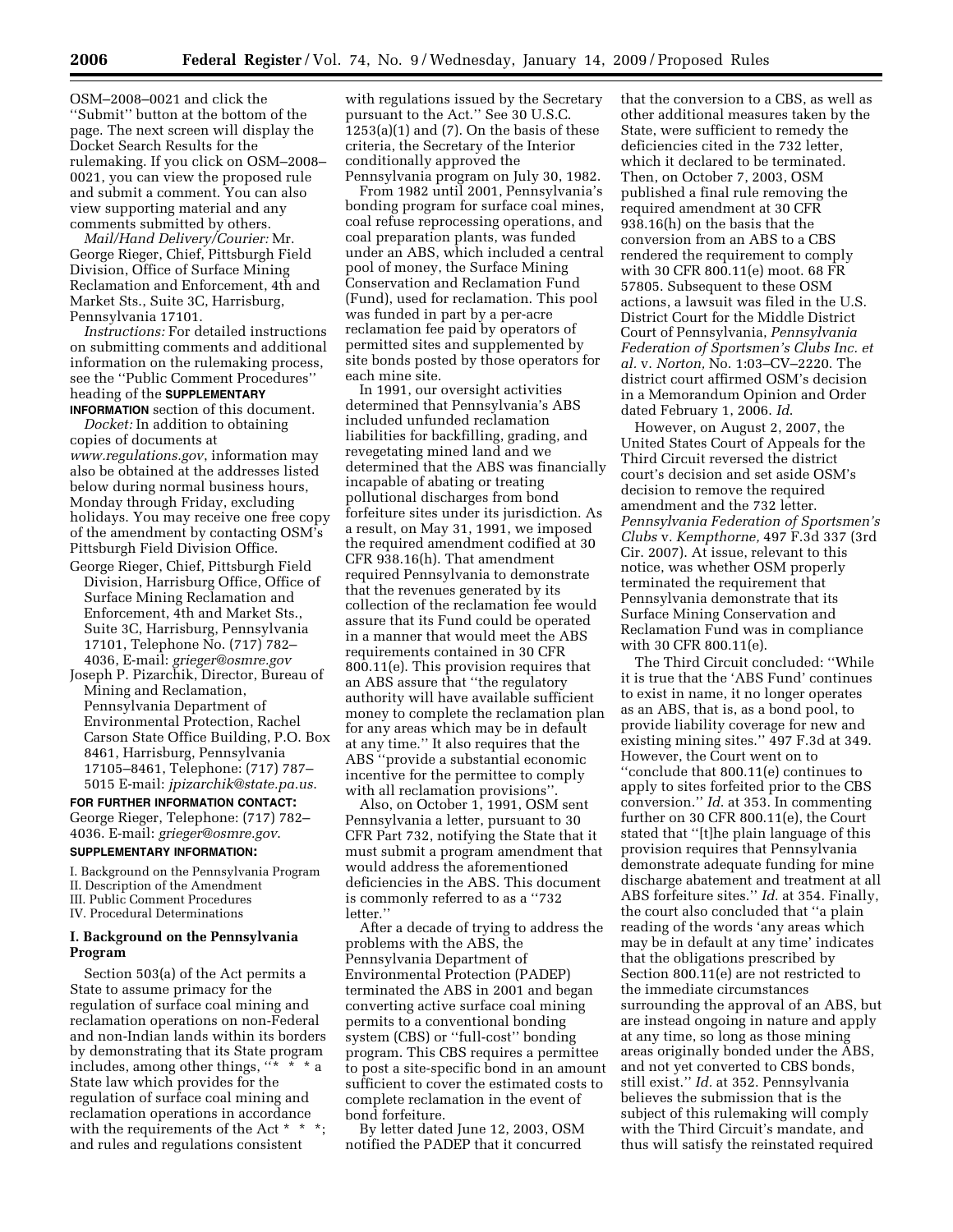amendment and the October 1, 1991, 732 letter.

You can find additional background information on the Pennsylvania program, including the Secretary's findings, the disposition of comments, and conditions of approval in the July 30, 1982, **Federal Register**, 47 FR 33050. You can also find later actions concerning Pennsylvania's program and program amendments at 30 CFR 938.11, 938.12, 938.13, 938.15 and 938.16.

#### **II. Description of the Amendment**

By letter dated August 1, 2008 (Administrative Record Number PA 802.43), Pennsylvania sent us a proposed program amendment that is intended to satisfy a required amendment that was imposed by OSM in a final rule published in the **Federal Register** on May 31, 1991, 56 FR 24687, and codified in the Federal Regulations at 30 CFR 938.16(h). This proposed program amendment is also intended to satisfy the 732 letter dated October 1, 1991. Both the required amendment and the 732 letter are discussed in more detail in Section I.

This Pennsylvania program amendment submission provides a 44 page detailed narrative of actions taken by PADEP subsequent to the OSM 1991 required amendment and 732 letter to address bond program deficiencies. Pennsylvania requests that the changes described be included in its approved program. The program amendment under consideration consists of changes to Pennsylvania regulations as well as narrative demonstrations as identified below. Included in parentheses are the pages within the 44-page Pennsylvania narrative that are specific to each amendment:

A. *Regulatory Changes to Establish Legally Enforceable Means of Funding the O&M and Recapitalization Costs for the ABS Legacy Sites* (summarized on pages 36–39; the actual text of these regulatory changes, along with brief summaries of them, are set forth below in Section A of Section Descriptions);

B. *The Conversion Assistance Program* (pages 13–18);

C. *Trust Funds as an Alternative System and Other Equivalent Guarantee: Rationale for Approval*  (pages 26–31);

D. *Demonstration of Sufficient Funding for Outstanding Land Reclamation at Primacy ABS Forfeiture Sites* (pages 31–33); and

E. *Demonstration of Sufficient Funding for Construction of All Necessary Discharge Treatment Facilities at the Primacy ABS Forfeiture Site* (pages 33–34).

Pennsylvania believes this State program amendment includes provisions that will cover the costs of all reclamation for sites bonded under the ABS that have had their bonds forfeited, as well as potential reclamation costs for sites bonded under the ABS and not yet forfeited, but for which conventional, full cost bonds or other sufficient financial assurance mechanisms have not been posted. These sites are the responsibility of the former ABS should they be forfeited prior to the posting of full-cost bonds or other adequate financial mechanisms.

#### **Section Descriptions**

*A. Regulatory Changes To Establish Legally Enforceable Means of Funding the O&M and Recapitalization Costs for the ABS Legacy Sites* 

Pennsylvania has completed final rulemaking to amend existing provisions of Chapter 86 relating to reclamation fees, definitions, and to the PADEP's use of money for reclamation of forfeited surface coal mine sites. The revised regulatory language and the State's summary of its rationale for these specific changes are identified below:

## **Subchapter A. General Provisions: Revised Language to the Pennsylvania Code:**

## **Subchapter A. General Provisions**

Section 86.1 Definitions

The following words and terms, when used in this chapter, have the following meanings, unless the context clearly indicates otherwise:

ABS Legacy Sites—Mine sites, permitted under the primacy Alternate Bonding System, that have a postmining pollutional discharge where the operator has defaulted on its obligation to adequately treat the discharge and, either the bond posted for the site is insufficient to cover the cost of treating the discharge, or a trust to cover the costs of treating the discharge was not fully funded and is insufficient to cover the cost of treating the discharge.

\* \* \* \* \* Operational Area—The maximum portion of the permitted area that the permittee is authorized to disturb at any specific time during the permit term in accordance with the approved mining and reclamation plan, including all of the land affected by mining activities that is not planted, growing and stabilized.

Operation and Maintenance Costs— Expenses associated with the day-to-day operation and maintenance of a conventional or a passive treatment facility, such as chemicals, electricity, labor, water sampling, sludge removal

and disposal, maintenance of access roads, mowing, snow removal, inspecting facilities, repairing and maintaining all aspects of the treatment facility, equipment, and buildings. \* \* \* \* \*

Primacy Alternate Bonding System— Bonding system utilized by Pennsylvania from July 31, 1982 until August 4, 2001 for surface coal mines, coal refuse reprocessing facilities, and coal preparation plants in which a central pool of money to be used by the Department for reclamation of forfeited sites was funded in part through imposition of a per-acre reclamation fee paid by operators of permitted sites.

\* \* \* \* \* Recapitalization Costs—The costs associated with replacing discharge treatment facility components or the costs to install treatment systems with lower operation and maintenance costs than the system being replaced.

*Summary of Regulatory Changes— Section 86.1, Definitions* 

a. Section 86.1 (Definition of ''ABS Legacy Sites'')

The term ''ABS legacy sites'' has been added to the list of terms in Section 86.1 because it is used throughout the amendments to Sections 86.17(e) and 86.187. The term ''ABS legacy sites'' represents a certain class of surface coal mine sites which were permitted under the PADEP's ABS. These sites have post-mining pollutional discharge(s), the operator has defaulted on its obligation to adequately treat the discharge(s), and the operator's financial guarantee for reclamation is insufficient to cover the cost of treating the discharge in perpetuity. The PADEP's means for addressing reclamation of the ABS legacy sites, including the cost of treating the discharges in perpetuity, is the subject of the ruling of the Third Circuit Court of Appeals in the Kempthorne case discussed above. The cost of treating the discharges at these sites is being addressed by the amendments to Sections 86.17(e) and 86.187 as part of this final rulemaking.

b. Section 86.1 (Definition of ''Operational Area'')

The term ''Operational Area'' is being added to Section 86.1 in order to help clarify the amendments to Section 86.17(e) concerning the manner in which the reclamation fee is assessed in a CBS.

c. Section 86.1 (Definition of ''Operation and Maintenance Costs'')

The term ''Operation and Maintenance Costs'' is being added to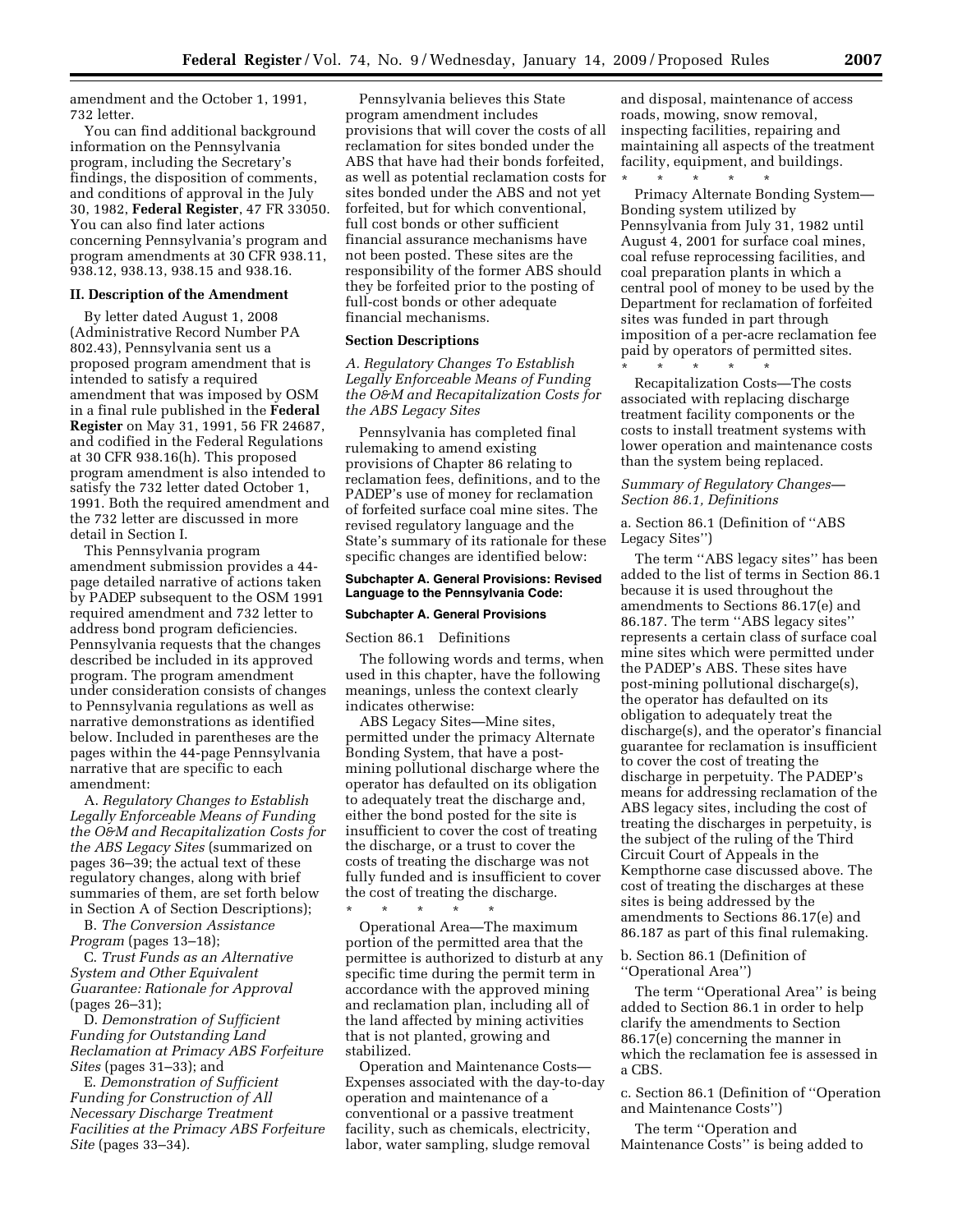Section 86.1 in order to help clarify the amendments to Section 86.17(e) and Section 86.187 concerning how certain monies are to be used to treat discharges on a certain class of bond forfeiture sites—the ABS legacy sites.

d. Section 86.1 (Definition of ''Primacy Alternate Bonding System'')

The term ''Primacy Alternate Bonding System'' is being added to Section 86.1 to accurately identify the class of mine sites being addressed by the amendments to Section 86.17(e) and Section 86.187. The ABS legacy sites, which are the focus of the *Kempthorne*  case, are a class of coal mine sites that were permitted under the ''primacy alternate bonding system'' and have certain additional characteristics described in the definition for ''ABS legacy sites.'' PADEP is proposing this definition because it believes that it is necessary to distinguish sites permitted under the ABS from those converted to, or originally permitted under, the CBS in order to accurately identify the ABS legacy sites. Pennsylvania also proposes this definition to distinguish further between the ''primacy'' ABS and the ABS that existed for surface coal mine sites prior to Pennsylvania obtaining primacy in July 1982, because the preprimacy ABS sites are not subject to the requirements of 30 CFR 800.11(e).

e. Section 86.1 (Definition of ''Recapitalization Costs'')

The term ''Recapitalization Costs'' is being added to the list of terms in Section 86.1. Recapitalization costs are expressly included as part of the operation and maintenance costs for treating discharges at ABS legacy sites in changes being made to Section 86.17(e) and Section 86.187. When calculating the costs to treat post-mining pollutional discharges at mine sites in perpetuity, the PADEP proposes to include an amount to cover the costs to replace discharge treatment facility components over time (as such components simply wear out or otherwise need to be replaced). This term is needed to assure that these specific equipment-replacement costs are identified as part of the ongoing costs for treating post-mining discharges at the ABS legacy sites.

#### **Subchapter B. Permits: Revised Language to the Pennsylvania Code:**

# **Subchapter B. Permits**

General Requirements for Permits and Permit Applications

Section 86.17 Permit and Reclamation Fees

\* \* \* \* \*

(e) In addition to the bond established under Sections 86.143, 86.145, 86.149 and 86.150 (relating to Requirement to File a Bond; Department responsibilities; determination of bond amount; and minimum amount), and subject to the exception provided for in Section 86.283(c) (relating to procedures), the applicant for a permit or a permit amendment shall pay a peracre reclamation fee for surface mining activities except for the surface effects of underground mining. This reclamation fee will be assessed for each acre of the approved operational area and shall be paid by the applicant prior to the Department's issuance of a surface mining permit. If a permit amendment results in an increase in the approved operational area, the reclamation fee will be assessed on the increased acreage and shall be paid by the operator prior to the Department's issuance of the permit amendment.

(1) The reclamation fee will be deposited into a separate subaccount within the Surface Mining Conservation and Reclamation Fund called the Reclamation Fee O&M Trust Account, as a supplement to bonds forfeited from ABS Legacy Sites. The reclamation fee will be used by the Department to pay the construction costs and operation and maintenance costs associated with treating post-mining pollutional discharges at ABS Legacy Sites, and such money may not be used for any other purpose. The interest earned on the monies in the Reclamation Fee O&M Trust Account will be deposited into the Reclamation Fee O&M Trust Account and will be used by the Department to pay the construction costs and operation and maintenance costs associated with treating post-mining pollutional discharges at ABS Legacy Sites. Such interest may not be used for any other purpose. For purposes of this section, operation and maintenance costs include recapitalization costs.

(2) After the end of each fiscal year, the Department will prepare a fiscalyear report containing a financial analysis of the revenue and expenditures of the Reclamation Fee O&M Trust Account for the past fiscal year and the projected revenues and expenditures or the current fiscal year. Beginning with the report for fiscal year 2008–09, the report will include the Department's calculation of the required amount of the reclamation fee, and the proposed adjustment of the reclamation fee amount. The fiscal-year report will be submitted to the members of the Mining and Reclamation Advisory Board for their review and comment and will be published on the Department's Web site. Notice of the report's

availability will be published in the *Pennsylvania Bulletin*. The Department will review the fiscal-year report at a meeting of the Mining and Reclamation Advisory Board.

(3) The amount of the reclamation fee shall be \$100 per acre until December 31, 2009. Commencing January 1, 2010 and continuing until either a permanent alternative funding source is established or the ABS Legacy Sites Trust Account is actuarially sound, the reclamation fee will be adjusted as necessary to ensure that there are sufficient revenues to maintain a balance in the Reclamation Fee O&M Trust Account of at least \$3,000,000.

(i) The reclamation fee will be used until the ABS Legacy Sites Trust Account is actuarially sound unless an alternative permanent funding source in lieu of the reclamation fee is used to fund the Reclamation Fee O&M Trust Account.

(ii) Until the ABS Legacy Sites Account is actuarially sound, the alternative permanent funding source must provide sufficient revenues to maintain a balance in the Reclamation Fee O&M Trust Account of at least \$3,000,000 and to pay the annual operation and maintenance costs for treating post-mining pollutional discharges at the ABS Legacy Sites. Funds that are not needed for annual operation and maintenance or to maintain the \$3,000,000 balance may be deposited into the ABS Legacy Sites Trust Account.

(4) Commencing January 1, 2010 and continuing until the ABS Legacy Sites Trust Account is actuarially sound, the amount of the reclamation fee will be annually calculated and, if necessary, will be adjusted in multiples of \$50 based on the following factors:

(i) The current balance in the Reclamation Fee O&M Trust Account;

(ii) The total amount of revenue into the Trust Account during the previous fiscal year from collection of the reclamation fee, the interest accrued by the Reclamation Fee O&M Trust Account, the deposits of civil penalties into the Trust Account and deposits from other sources of monies into the Trust Account;

(iii) The amount of ongoing operation and maintenance costs incurred by the Reclamation Fee O&M Trust Account during previous fiscal years;

(iv) The projected number of acres subject to the reclamation fee during the current fiscal year;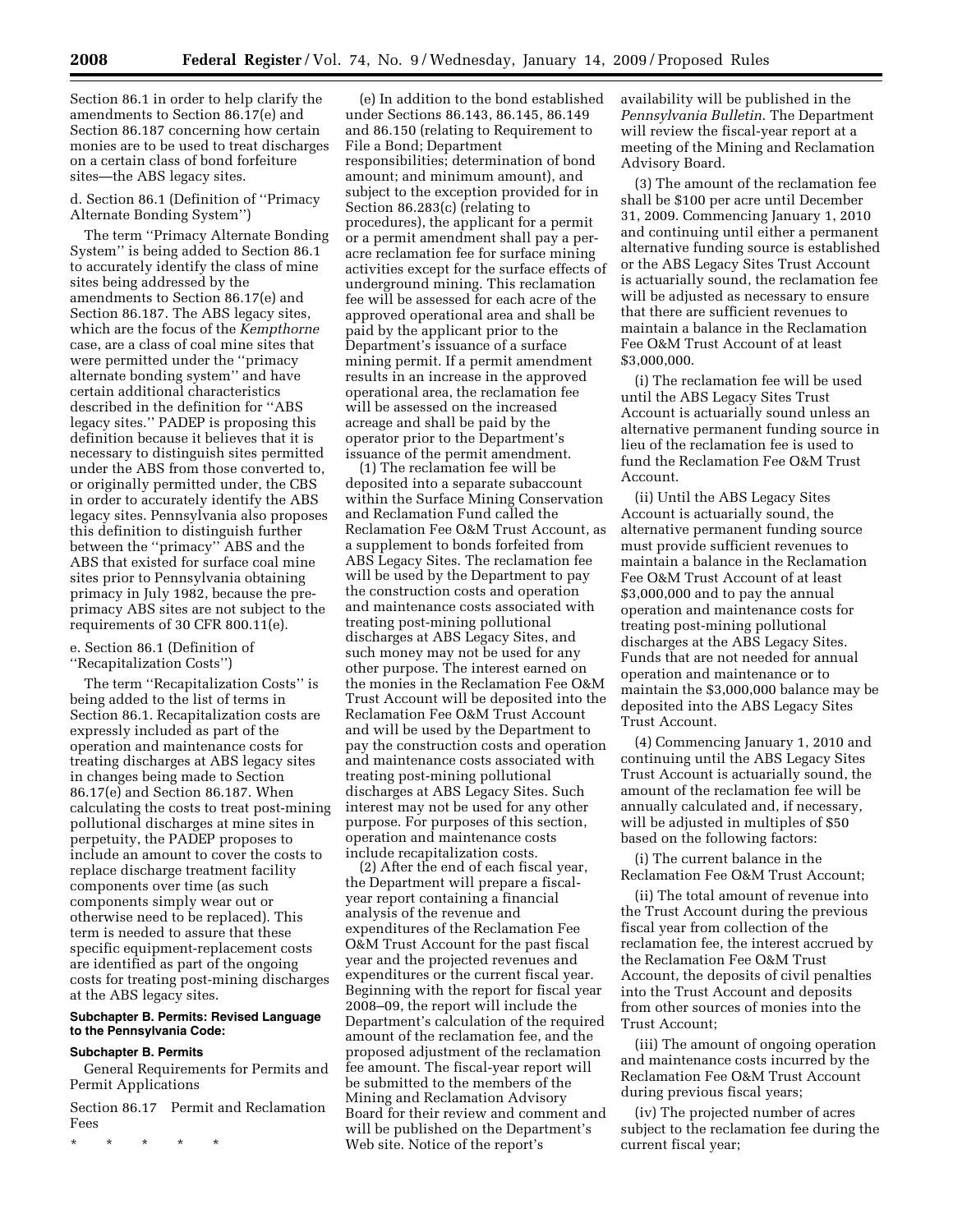(v) The projected amount of revenue into the Reclamation Fee O&M Trust Account during the current fiscal year from projected interest accrued by the Trust Account, projected deposits of civil penalties, and projected deposits of monies from other sources; and

(vi) The projected expenditures of the Reclamation Fee O&M Trust Account for operation and maintenance costs for the current fiscal year.

(5) Following the Department's review of its calculation of the required reclamation fee amount at a public meeting of the Mining and Reclamation Advisory Board pursuant to Subsection (2), the Department will publish the adjustment in the required amount of the reclamation fee in the *Pennsylvania Bulletin*. Adjustments to the amount of the reclamation fee will become effective upon publication in the *Pennsylvania Bulletin*. The Department's determination of the required amount of the reclamation fee pursuant to Subsections (3) and (4) will be a final action of the Department appealable to the Environmental Hearing Board.

(6) The Department will cease to assess and collect the reclamation fee when the ABS Legacy Sites Trust Account established pursuant to Section 86.187(a) (relating to use of money) becomes actuarially sound. The ABS Legacy Sites Trust Account will become actuarially sound when the following conditions are met:

(i) Financial guarantees sufficient to cover reclamation costs, including the costs to treat each discharge in perpetuity, have been approved by the Department for all mine sites permitted under the Primacy Alternate Bonding System;

(ii) Construction of the necessary discharge treatment facilities has been completed at the ABS Legacy Sites; and

(iii) The ABS Legacy Sites Trust Account, combined with the Reclamation Fee O&M Trust Account, contains funds which generate interest at a rate and in an amount sufficient to pay the annual operation and maintenance costs for treating postmining pollutional discharges at the ABS Legacy Sites.

# *Summary of Regulatory Changes— Section 86.17, Permit and Reclamation Fees*

# a. Section 86.17(e) Reclamation Fees

This proposal revises the text of Section 86.17(e) to clarify the application of this subsection in the context of the CBS. The revisions provide that the reclamation fee is assessed for each acre of the approved

operational area of the permit. The proposed revisions also clarify the manner in which the reclamation fee is assessed. Finally, minor editorial changes were made by adding references to Section 86.143 (relating to the requirement to file a bond) and to the exception for remining areas provided in Section 86.283(c).

# b. Section 86.17(e)(1) (Deposit and Use of Reclamation Fees)

This provision, in conjunction with Section 86.187(a)(1), establishes a separate subaccount within the Surface Mining Conservation and Reclamation (SMCR) Fund called the Reclamation Fee O&M (operation and maintenance) Trust Account, and requires the PADEP to deposit all reclamation fees it collects into the Reclamation Fee O&M Trust Account. This subsection also requires that the PADEP use the reclamation fees only for the purpose of paying the costs associated with treating post-mining pollutional discharges at ABS legacy sites. In addition, this paragraph requires that all interest earned on the monies in the Reclamation Fee O&M Trust Account be deposited into the account and be used only to pay the costs associated with treating postmining pollutional discharges at ABS legacy sites. The name of this account reflects that it is a trust established by this rulemaking and that the funds contained in the account are held in trust by the Commonwealth for the benefit of the people to be used by the Commonwealth to treat post mining pollutional discharges at ABS legacy sites. The PADEP decided to make the reclamation fee an adjustable source of revenue that would be used to help cover the costs of treating discharges at the ABS legacy sites.

c. Section 86.17(e)(2) (Preparation of Fiscal-Year Report on Reclamation Fee O&M Trust Account)

This provision requires the PADEP to prepare a report at the end of each fiscal year, which will include a financial analysis and projections of the revenues and expenditures of the Reclamation Fee O&M Trust Account. The report must be made available for review by the Pennsylvania Mining and Reclamation Advisory Board (MRAB) and the general public. This provision establishes a process by which the MRAB and the general public can examine the PADEP's expenditure of funds from the Reclamation Fee O&M Trust Account for the treatment of discharges at the ABS legacy sites, the amount of revenue deposited into the account during the prior fiscal year from the various dedicated revenue sources,

the projected expenditures and projected revenue. Pennsylvania believes that this provision will assist OSM, the MRAB, affected persons in the industry, and interested members of the public, with their oversight of the PADEP's compliance with the requirements of 30 CFR Section 800.11(e) as applied to the ABS legacy sites, the Court ruling in *Kempthorne*, and the required program amendment at 30 CFR Section 938.16(h).

d. Section 86.17(e)(3) (Amount of the Reclamation Fee)

The amount of the reclamation fee is currently set at \$100 per acre. Section 86.17(e)(3) requires the fee amount to be maintained at \$100 per acre until December 31, 2009. After this initial period at \$100 per acre, the reclamation fee will be adjusted annually based on criteria specified in Sections 86.17(e)(3) and (4). This section also includes provisions concerning the potential for a permanent alternative source of funding to be used in lieu of the reclamation fee—if that alternative funding source meets the conditions in Sections 86.17(e)(3)(i) and (ii). Section 86.17(e)(3) provides that the PADEP will begin annually adjusting the amount of the reclamation fee as of January 1, 2010, and will continue to do so, until either a permanent alternative funding source is established or the ABS Legacy Sites Trust Account becomes actuarially sound. (See the discussion of the ABS Legacy Sites Trust Account in subsection 4.g., below.) Section 86.17(e)(3)(i) reiterates the commitment for annual adjustment of the reclamation fee until the ABS Legacy Sites Trust Account is actuarially sound, unless a permanent alternative funding source in place of the reclamation fee is used to fund the Reclamation Fee O&M Trust Account. Section 86.17(e)(3)(ii) establishes the conditions that a permanent alternative funding source must meet before the reclamation fee could be discontinued and the permanent alternative source used instead. The State indicates that such an alternative funding source must be permanent; must provide sufficient revenues to maintain a balance in the Reclamation Fee O&M Trust Account of at least \$3,000,000; and must provide sufficient revenue to pay the annual operation and maintenance costs for all the ABS legacy sites.

# e. Section 86.17(e)(4) (Amount of the Reclamation Fee)

The PADEP expects that the adjusted amount of the reclamation fee will become effective as of January 1, 2010, and will be similarly made effective on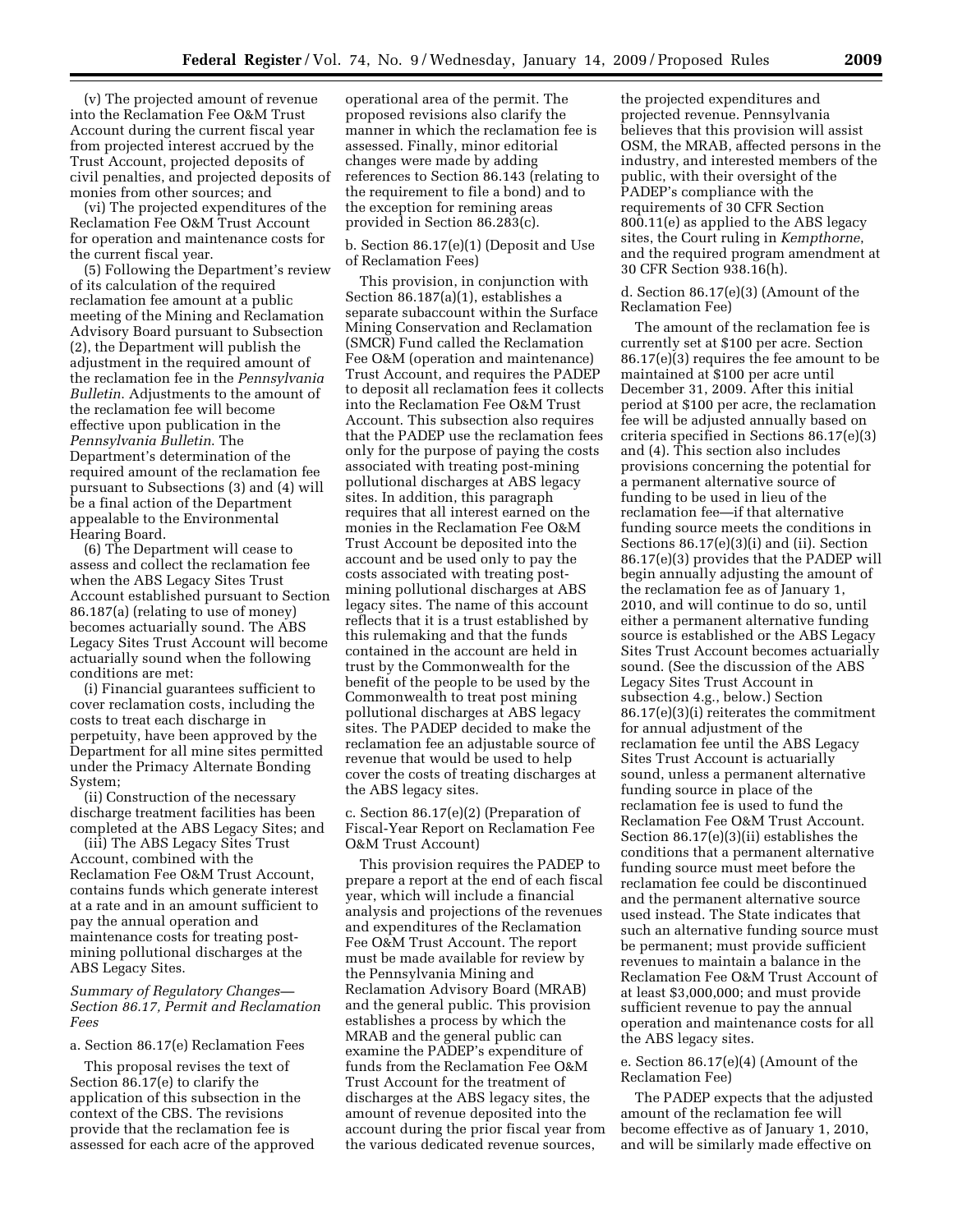that date each year thereafter. Section 86.17(e)(3) sets the basic parameters for annually adjusting the amount of the reclamation fee, and Section 86.17(e)(4) lists the specific factors to be used in the PADEP's calculation of the adjusted amount. Section 86.17(e)(3) requires that the reclamation fee be annually adjusted to ensure that there are sufficient revenues to maintain a balance of at least \$3,000,000 in the Reclamation Fee O&M Trust Account. Following the close of the Commonwealth's 2008–09 fiscal year (in June 2009), the PADEP must prepare its year-end financial analysis of the Reclamation Fee O&M Trust Account pursuant to Section 86.17(e)(2). The 2008–09 fiscal-year report must include the PADEP's calculation of the amount of the reclamation fee for the upcoming calendar year commencing on January 1, 2010. Section 86.17(e)(4) prescribes the factors to be used for making the calculation—essentially an analysis of the revenues and expenditures for the past year and projected revenues and expenditures for the current fiscal year.

Sections 86.17(e)(3) and (4) establish a mechanism for annually adjusting the amount of the reclamation fee. Pennsylvania indicates that the adjustment procedure is necessary to accommodate the fluctuations in the operation and maintenance costs for treating pollutional discharges at the ABS legacy sites that will occur over time. The PADEP believes that the adjustment procedure is also necessary in order to maintain a sufficient cushion in the Reclamation Fee O&M Trust Account to prevent pollution and assure that the PADEP has sufficient money at any time to treat the discharges at the ABS legacy sites, including any sites with discharges that were originally permitted under the ABS, and for which the bonds are subsequently forfeited before the posting of a full cost, conventional bond or other financial mechanism that is sufficient to cover the costs of discharge treatment, in accordance with 30 CFR Section 800.11(e).

# f. Section 86.17(e)(5) (Publishing Amount of the Adjusted Reclamation Fee; Calculation Appealable)

Section 86.17(e)(5) is added to prescribe a procedure for the PADEP to publish the amount of the adjusted reclamation fee. The PADEP must review its calculation of the adjusted reclamation fee amount at a public meeting of the MRAB (most likely in October of each year), where the members of the MRAB, affected persons in the industry, and the general public, will have an opportunity to comment on

the PADEP's financial report and its calculation of the adjusted amount of the fee. The PADEP will subsequently publish the adjusted amount of the reclamation fee in the Pennsylvania Bulletin, with the adjusted amount becoming effective upon publication. This provision also establishes that PADEP's calculation of the adjusted reclamation fee is a final action appealable to the Environmental Hearing Board. According to Pennsylvania, section 86.17(e)(5) balances the PADEP's need for a flexible mechanism to assure funding to treat discharges at the ABS legacy sites with the interests of the industry and the public in reviewing, commenting on, and challenging, before an independent forum, the PADEP's administration of the Reclamation Fee O&M Trust Account and the calculation of the new reclamation fee.

g. Section 86.17(e)(6) (Conditions for Ceasing Collection of Reclamation Fee)

Section 86.17(e)(6) requires the PADEP to cease assessment and collection of the reclamation fee when the ABS Legacy Sites Trust Account, established pursuant to Section 86.187(a)(i), is actuarially sound. The conditions which must be met for the ABS Legacy Account to become actuarially sound are prescribed here and in Section 86.187(a)(2)(ii). The PADEP's current estimate of the annual operation and maintenance costs for treating the discharges at the ABS legacy sites is approximately \$1,200,000. However, the ultimate annual amount for operation and maintenance costs vary considerably depending upon the number of additional underfunded sites which go into default and other relevant factors. When financial guarantees sufficient to cover reclamation costs have been approved for all mine sites permitted under the primacy ABS, no additional sites will need to be added to the class of ABS legacy sites. Once the PADEP completes construction of all necessary discharge treatment systems for all of the ABS legacy sites, the PADEP will ascertain the amount of annual operation and maintenance costs, including recapitalization costs, which will be necessary to treat the discharges at all of the ABS legacy sites. This provision allows the PADEP to cease collection of the reclamation fee when the ABS Legacy Account contains funds which generate interest at a rate sufficient to pay the annual operation and maintenance costs for treating postmining pollutional discharges at all the ABS legacy sites. At that point, the State believes that the PADEP will always have sufficient funds on hand in the

ABS legacy sites Account to cover the costs of treating the discharges at all the ABS legacy sites, and that Pennsylvania will have met the requirements of 30 CFR 800.11(e) without the need for additional revenue from the reclamation fee.

#### **Subchapter F. Bonding and Insurance Requirements: Revised Language to the Pennsylvania Code:**

# **Subchapter F. Bonding and Insurance Requirements**

Bond Forfeiture

# Section 86.187 Use of Money

(a) Monies received from fees, fines, penalties, bond forfeitures and other monies received under authority of the Surface Mining Conservation and Reclamation Act (52 P.S. Sections 1396.1–1396.31), and interest earned on the monies, will be deposited in the Fund.

(1) Monies received from the reclamation fees required by Section 86.17[(b)](E) (relating to permit and reclamation fees), and the interest accrued on these monies, will be deposited into a separate subaccount within the fund called the Reclamation Fee O&M Trust Account.

(i) The Department will deposit into the Reclamation Fee O&M Trust Account, up to \$500,000 in a fiscal year, the monies collected from civil penalties assessed by the Department pursuant to the Surface Mining Conservation and Reclamation Act (52 P.S. Sections 1396.1–1396.31) less the percentage of those penalty monies due the Environmental Education Fund pursuant to 35 P.S. Section 7528. If the amount of penalty monies collected exceeds \$500,000 during a fiscal year, the Department may deposit the amount collected in excess of \$500,000 into the fund and use the excess amount in accordance with Subsection (3).

(ii) The Department may deposit into the Reclamation Fee O&M Trust Account a portion, to be determined at the Department's discretion, of the interest earned on other monies in the fund.

(iii) The Department may deposit other monies into the Reclamation Fee O&M Trust Account, including appropriations, donations, or the fees collected for sum-certain financial guarantees needed to facilitate full-cost bonding in accordance with applicable law.

(iv) The monies deposited in the Reclamation Fee O&M Trust Account will be used to pay construction costs and operation and maintenance costs associated with treating post-mining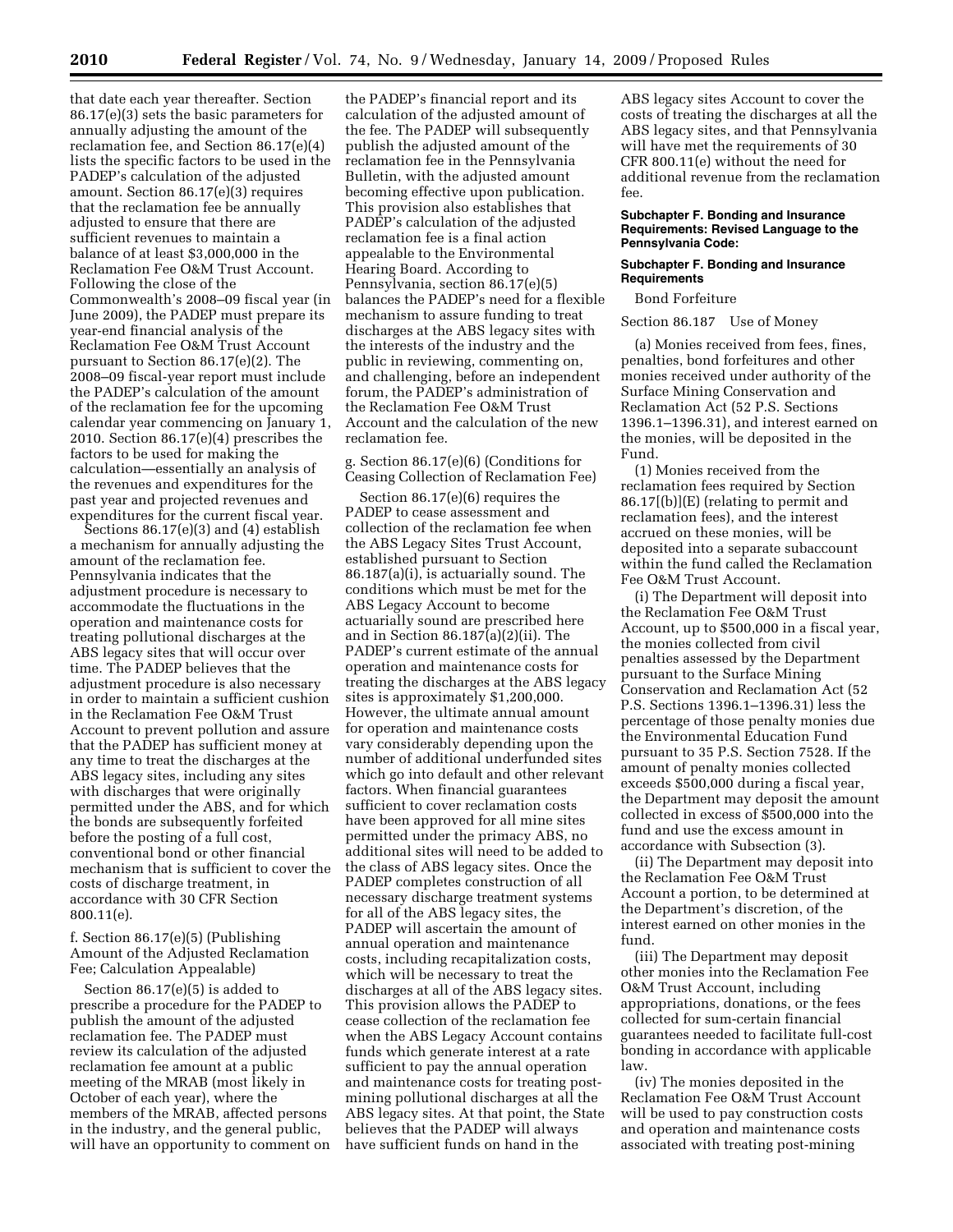pollutional discharges at ABS Legacy Sites, and such monies may not be used for any other purpose. For purposes of this section, operation and maintenance includes recapitalization costs. Monies in the Reclamation Fee O&M Trust Account will be held by the Commonwealth in trust for the benefit of all the people to protect their right to pure water and the preservation of the values of the environment. The State Treasurer will manage the investment of the funds in the Reclamation Fee O&M Trust Account with the advice of the Department.

(2) Monies received from the forfeiture of bonds will be used only to reclaim land and restore water supplies affected by the surface mining operations upon which liability was charged on the bond, except as otherwise provided in this section and in Section 86.190 (relating to sites where reclamation is unreasonable, unnecessary or impossible; excess funds). Interest accrued on these monies will be used only to reclaim land and restore water supplies affected by surface mining operations for which the Department has forfeited bonds, as a supplement to bond forfeiture funds.

(i) Monies received from bonds forfeited on ABS Legacy Sites, and the interest accrued on such monies, will be deposited into a separate subaccount in the Fund called the ABS Legacy Sites Trust Account, the Department may, upon review and recommendation of the Mining and Reclamation Advisory Board, transfer excess monies from the Reclamation Fee O&M Trust Account into the ABS Legacy Sites Trust Account. The Department may deposit other monies into the ABS Legacy Sites Trust Account, including appropriations, donations, or interest earned on other monies in the fund.

(ii) Monies in the ABS Legacy Sites Trust Account, including the interest accrued by the Trust Account, will be used to pay the operation and maintenance costs associated with treating post-mining pollutional discharges at ABS Legacy Sites, and such monies may not be used for any other purpose. Monies in the ABS Legacy Sites Trust Account will be held by the Commonwealth in trust for the benefit of all the people to protect their right to pure water and the preservation of the values of the environment. The State Treasurer will manage the investment of the funds in the ABS Legacy Sites Trust Account with the advice of the Department.

(iii) The Department may not make disbursements from the ABS Legacy Sites Trust Account until that Trust Account becomes actuarially sound.

The ABS Legacy Sites Trust Account will become actuarially sound when the following conditions are met:

(A) Financial guarantees sufficient to cover reclamation costs, including the costs to treat each discharge in perpetuity, have been approved by the Department for all mine sites permitted under the Primacy Alternate Bonding System;

(B) Construction of the necessary discharge treatment facilities has been completed at the ABS Legacy Sites; and

(C) The ABS Legacy Sites Trust Account, combined with the Reclamation Fee O&M Trust Account, contains funds which generate interest at a rate and in an amount sufficient to pay the annual operation and maintenance costs for treating postmining pollutional discharges at the ABS Legacy Sites.

(iv) When the ABS Legacy Sites Trust Account becomes actuarially sound the Department will transfer the monies in the Reclamation Fee O&M Trust Account into the ABS Legacy Sites Trust Account and the Reclamation Fee O&M Trust Account will terminate. At that time, the reclamation fee or alternative permanent funding source, whichever is in place, will cease and the deposit of civil penalty monies pursuant to Section 86.187(a)(1)(i) will also cease.

## *Summary of Regulatory Changes— Section 86.187, Use of Money*

a. Section 86.187(a)(1) (Deposit of Reclamation Fee Into Reclamation Fee O&M Trust Account)

This provision, in conjunction with Section 86.17(e)(1), has been revised to establish a separate subaccount within the SMCR Fund called the Reclamation Fee O&M Trust Account, and to require that the reclamation fees collected by the PADEP pursuant to Section 86.17(e) must be deposited into the Reclamation Fee O&M Trust Account. The provision also directs that the interest accrued on collected reclamation fees must be deposited into the Reclamation Fee O&M Trust Account. Section 86.187 (relating to use of money) specifies the purposes for which the PADEP must use monies from fees, fines, penalties, bond forfeitures and other monies received under the Pennsylvania Surface Mining Conservation and Reclamation Act (PASMCRA), as well as interest earned on these monies. Pennsylvania believes that the enforceable regulatory mechanism created by these revisions will enable its bonding program to meet the requirements of 30 CFR Section 800.11(e).

b. Section 86.187(a)(1)(i) (Deposit of Civil Penalties Into Reclamation Fee O&M Trust Account)

Under Section 18(a) of PASMCRA, civil penalties collected pursuant to that statute may be used by the PADEP for reclamation of surface coal mine sites, restoration of water supplies affected by surface coal mining, or for any other conservation purposes provided by PASMCRA 52 P.S. Section 1396.18(a). The PADEP is thus authorized to use civil penalty monies, as a supplement to forfeited bonds, for purposes of reclaiming the ABS legacy sites including treatment of post-mining pollutional discharges at these sites. New Section 86.187(a)(1)(i) will require the PADEP to deposit into the Reclamation Fee O&M Trust Account the monies collected from civil penalties assessed pursuant to PASMCRA, and to use those monies deposited into the account to pay the costs associated with treating discharges at the ABS legacy sites. PADEP believes that, in order to comply with the Court's ruling in *Kempthorne*, supra, it must identify and dedicate specified sources of revenue that combined will generate enough money to cover the costs for treating discharges at all the ABS legacy sites. This subsection identifies a source of revenue—civil penalties collected pursuant to PASMCRA—and requires the PADEP to use this source of revenue to fund the discharge-treatment costs of the ABS legacy sites.

This provision recognizes that a percentage of the civil penalties collected must be allotted to the Environmental Education Fund by law. (See 35 P.S. Section 7528.) Section 86.187(a)(1)(i) also caps the amount of civil penalties that must be deposited into the Reclamation Fee O&M Account during a single fiscal year at \$500,000. If the PADEP collects more than \$500,000 in civil penalties during a fiscal year, Section 86.187(a)(1)(i) gives the PADEP discretion to deposit the excess amount into the SMCR Fund where it may be used for the purposes described in Section 86.187(a)(3).

c. Section 86.187(a)(1)(ii) (Deposit of Interest Earned on Other Monies in the SMCR Fund Into the Reclamation Fee O&M Trust Account)

Similar to the deposit of civil penalties required by Section  $86.187(a)(1)(i)$ , this section is being added to authorize the PADEP to deposit into the Reclamation Fee O&M Trust Account a portion of the interest that is earned on other monies in the SMCR Fund. The SMCR Fund includes monies from released bonds, license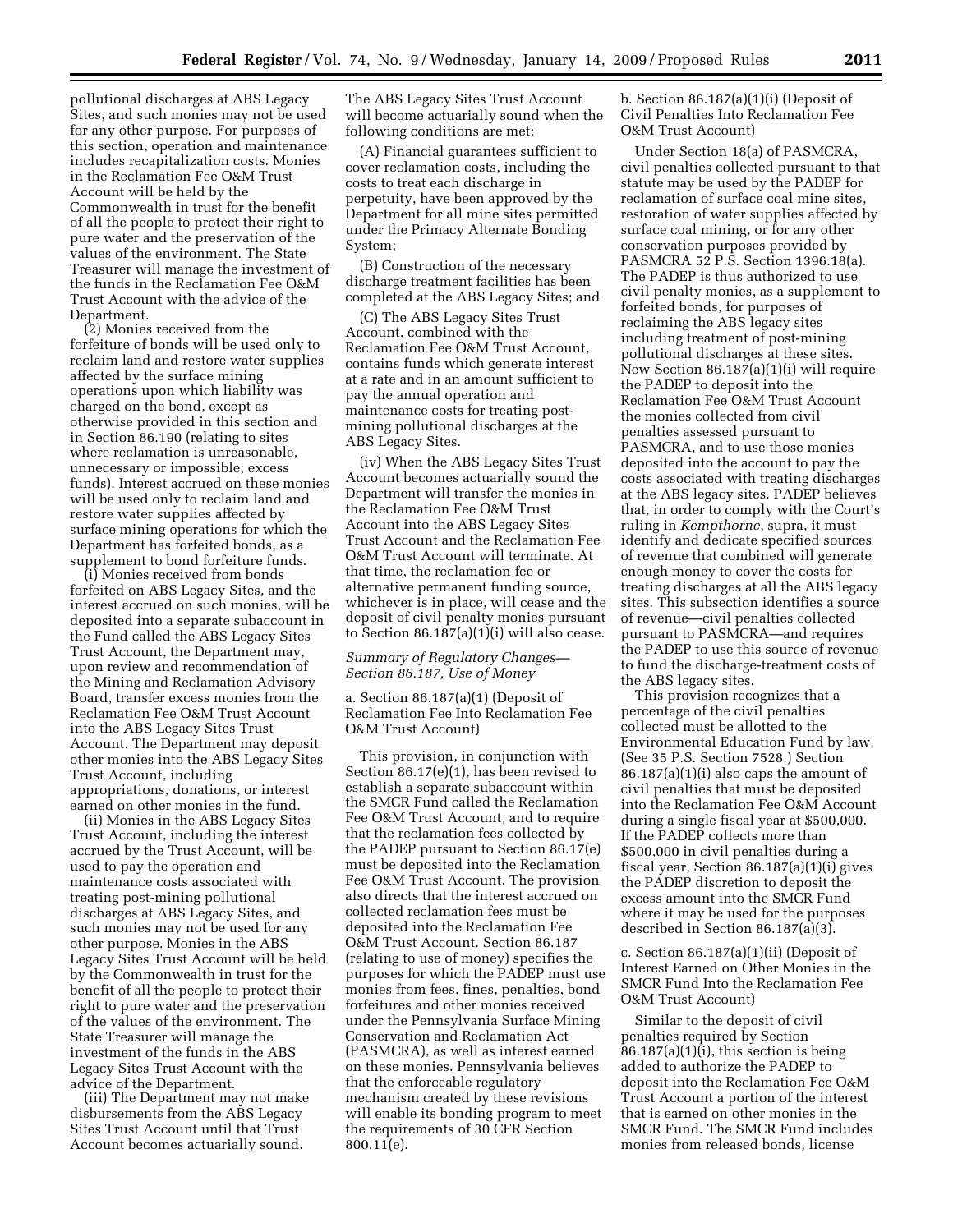fees, and other sources; these monies earn interest that may be used by the PADEP for the purposes specified by Section 18(a) of PASMCRA. See 52 P.S. Section 1396.18(a); 25 Pa. Code Section 86.187(a). This provision gives the PADEP discretion as to the amount of the interest earned on other monies in the SMCR Fund which will be deposited into the Reclamation Fee O&M Trust Account during any given fiscal year.

d. Section 86.187(a)(1)(iii) (Deposit of Other Monies Into the Reclamation Fee O&M Trust Account)

Section 86.187(a)(1)(iii) will give the PADEP authority to deposit other monies from sources such as legislative appropriations or donations into the Reclamation Fee O&M Trust Account. In addition, in the event a change in the applicable law provides for it, this provision will give the PADEP authority to deposit into the Reclamation Fee O&M Trust Account the fees that will be collected for ''sum-certain financial guarantees needed to facilitate full-cost bonding.'' (These devices are also known as ''conversion assistance financial guarantees'' or ''conversion assistance bonds,'' and are described below in Section B.)

e. Section 86.187(a)(1)(iv) (Restriction on Use of Monies in the Reclamation Fee O&M Trust Account)

Section 86.187(a)(1)(iv) specifies that all monies deposited into the Reclamation Fee O&M Trust Account must be used to pay the costs associated with treating the post-mining pollutional discharges at the ABS legacy sites. This provision establishes that the monies held in the Reclamation Fee O&M Trust Account are being held by the State in trust for the benefit of all the people of the State in order to protect their rights under Article I, Section 27 of the Pennsylvania Constitution. Pennsylvania believes that an actuarially sound account will satisfy the requirements of 30 CFR Section 800.11(e).

f. Section 86.187(a)(2) (Use of Monies Received From Forfeiture of Bonds)

A minor editorial change is being made to this provision to clarify that monies received from the PADEP's forfeiture of bonds on ABS legacy sites will be used to reclaim the land and restore water supplies affected by the surface mining operations upon which liability was charged on the bond, and, more specifically, in accordance with the provisions in Sections 86.187(a)(2)(i) and (ii), which are being added as part of this final rulemaking.

g. Section 86.187(a)(2)(i) (Deposit of Monies From Bonds Forfeited on ABS Legacy Sites Into Separate Subaccount)

Section 86.187(a)(2)(i) establishes a separate subaccount within the SMCR Fund called the ABS Legacy Sites Trust Account. The monies received from the bonds forfeited on ABS legacy sites, and all interest accrued on such monies, must be deposited into the ABS Legacy Sites Trust Account according to new Section 86.187(a)(2)(i). Section 86.187(a)(2)(i) will also provide regulatory authorization for the PADEP to deposit monies from other sources, such as appropriations, donations, or interest earned on other monies in the SMCR Fund, into this account. Finally, Section 86.187(a)(2)(i) authorizes the PADEP to transfer ''excess'' monies from the Reclamation Fee O&M Trust Account into the ABS Legacy Sites Trust Account. This provision requires the PADEP to seek the MRAB's review and recommendation prior to transferring any ''excess'' funds. Pennsylvania indicates that Section 86.187(a)(2)(i) responds to the court ruling in the *Kempthorne* case regarding the obligation of the PADEP to meet the requirements of 30 CFR 800.11(e).

Section 86.187(a)(2)(i) will establish a type of savings account for monies ultimately to be used to pay the annual operation and maintenance costs associated with all of the ABS legacy sites. The PADEP currently has approximately \$4.8 million in forfeited bonds held for primacy ABS forfeited discharge sites; these funds will constitute the initial principal in the ABS Legacy Sites Trust Account. Section 86.187(a)(2)(iii), discussed below, prohibits the PADEP from making any disbursements from the ABS Legacy Sites Trust Account until the account becomes actuarially sound. The Reclamation Fee O&M Trust Account will be used to pay the ongoing operation and maintenance costs on a pay-as-you-go basis, while funds in the ABS Legacy Sites Trust Account accumulate from earned interest and other potential income sources. Pennsylvania believes that the amendments to Section 86.17(e) will enable the PADEP to annually replenish and maintain funds in the Reclamation Fee O&M Trust Account sufficient to cover the annual operation and maintenance costs for treating discharges at the ABS legacy sites. Pennsylvania indicates that the ABS Legacy Sites Trust Account will grow to the point that the interest earned on that account will be enough to cover all the annual operation and maintenance costs for the ABS legacy sites, without the

need to generate any additional revenue from other sources such as the reclamation fee.

h. Section 86.187(a)(2)(ii) (Restriction on Use of Monies in ABS Legacy Sites Trust Account)

This provision requires that all monies deposited into the ABS Legacy Sites Trust Account be used only to pay the operation and maintenance costs for treating discharges at the ABS legacy sites. As in Section 86.187(a)(1)(iv), the PADEP is declaring that it is establishing the ABS Legacy Sites Trust as an account in the SMCR Fund. The PADEP has included language in Section 86.187(a)(2)(ii) that specifically establishes the trust called the ABS Legacy Sites Trust Account. This regulation states that all monies deposited in the ABS Legacy Sites Trust Account are held by the State in trust for the benefit of the people of the State to protect their rights under Article 1, Section 27 of the Pennsylvania Constitution.

i. Section 86.187(a)(2)(iii), (A), (B), (C) (Restrictions on ABS Legacy Sites Trust Account)

Section 86.187(a)(2)(iii) prohibits the PADEP from making any disbursements from the ABS Legacy Sites Trust Account until the account becomes actuarially sound. The conditions that must be met for the ABS Legacy Sites Trust Account to become actuarially sound are prescribed here. First, financial guarantees sufficient to cover all reclamation costs must have been approved by the PADEP for all mine sites permitted under the primacy ABS. Second, the PADEP must have completed construction of all necessary discharge treatment systems for all of the ABS legacy sites. Once the entire class of ABS legacy sites is known, and all necessary discharge treatment systems have been constructed for these sites, the PADEP will be able to ascertain the amount of annual operation and maintenance costs, including recapitalization costs, which will be necessary to treat all the discharges at all of the ABS legacy sites. Once this figure is known, the third condition precedent may be satisfied, *i.e.*, the ABS Legacy Sites Trust Account and Reclamation O&M Trust Account must contain funds that generate interest at a rate and amount sufficient to pay the annual operation and maintenance costs for treating all postmining pollutional discharges at all the ABS legacy sites. Pennsylvania believes that, once the ABS Legacy Sites Trust Account becomes actuarially sound, the PADEP will always have sufficient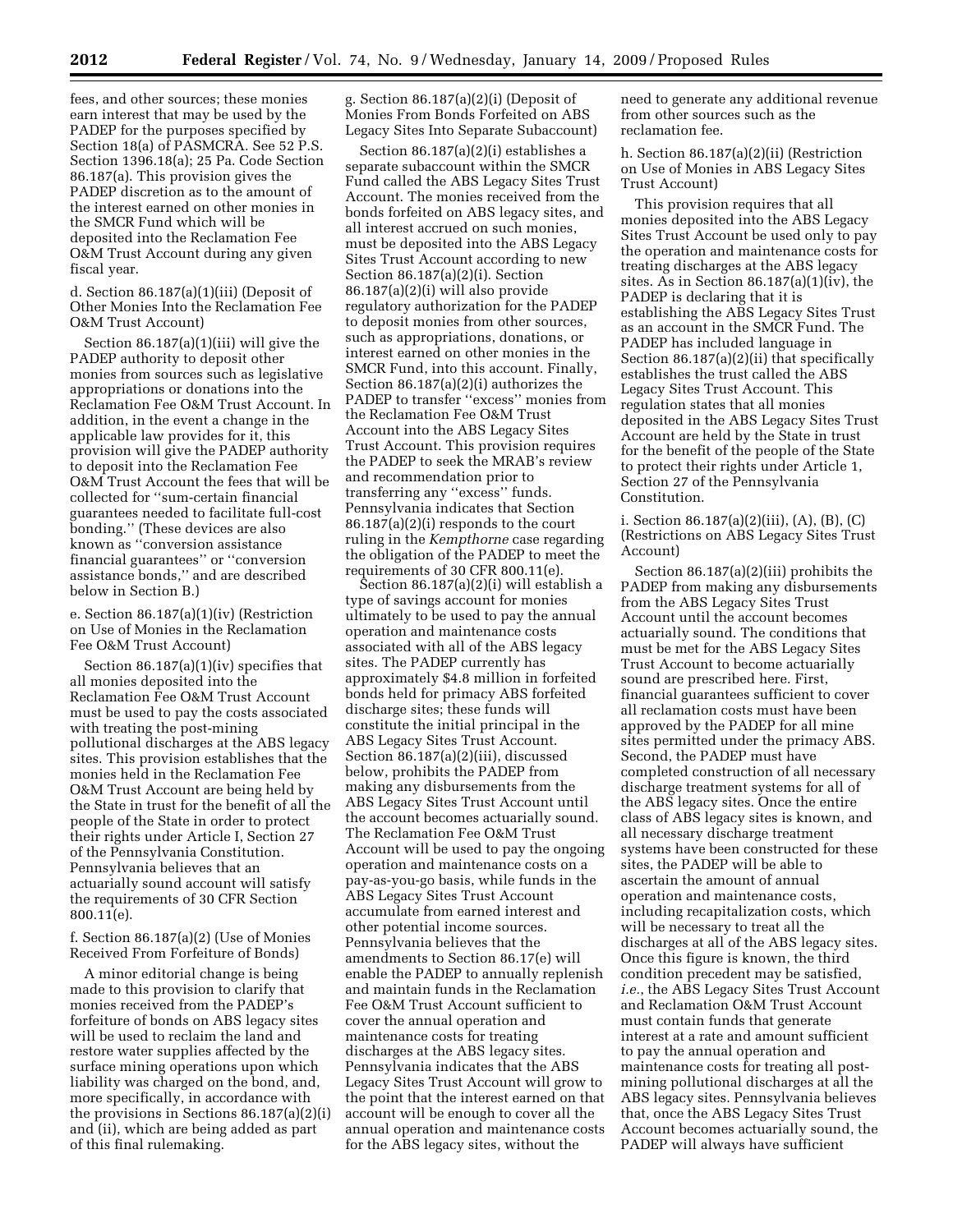funds on hand in the Account to cover the costs of treating the discharges at all the ABS legacy sites, and Pennsylvania's bonding program will meet the requirements of 30 CFR 800.11(e) without the need for any revenue from the reclamation fee or the other revenue sources dedicated to the Reclamation Fee O&M Trust Account.

j. Section 86.187(a)(2)(iv) (Transfer of Remaining Funds in Reclamation Fee O&M Trust Account to ABS Legacy Sites Trust Account)

Section 86.187(a)(2)(iv) provides for termination of the Reclamation Fee O&M Trust Account when the ABS Legacy Sites Trust Account becomes actuarially sound. This provision authorizes the PADEP to transfer the remaining funds in the Reclamation Fee O&M Trust Account into the ABS Legacy Sites Trust Account when the latter account becomes actuarially sound. At that point, the Reclamation Fee O&M Trust Account will no longer be necessary and will terminate. In addition, the reclamation fee (or an alternative permanent funding source established in lieu of the reclamation fee) will no longer be needed and will cease to be collected, and the deposit of civil penalty monies into the Reclamation Fee O&M Trust Account pursuant to Section 86.186(a)(1)(i) will also cease.

The remaining portions of this State program amendment, described in Sections B through E, below, do not consist of changes to Pennsylvania regulations. Rather, they are financial mechanisms PADEP has established that will, in the PADEP's view, work in concert with the regulatory changes described above to bring Pennsylvania into compliance with the required amendment at 30 CFR 938.16(h), the 1991, 732 letter, and, consequently, with the ABS standard of sufficiency set forth in 30 CFR 800.11(e).

# *B. ABS Program Amendment—The Conversion Assistance Program*

Pennsylvania indicated that when implementing the revised CBS and converting the ABS permits to conventional bonding, it had serious concerns regarding the financial ability of existing permittees to post significantly increased bond amounts. To address these risks, the PADEP developed and implemented a conversion assistance program as part of the conversion of ABS active permits to a CBS. Using its authority under Section 4(d.2) of the PASMCRA, 52 P.S. Section 1396.4(d.2), Pennsylvania developed the conversion assistance program as an alternative financial assurance

mechanism that, it contends, meets the purposes and objectives of the bonding program. In pertinent part, Section 4(d.2) states that ''[t]he department [PADEP] may establish alternative financial assurance mechanisms which shall achieve the objectives and purposes of the bonding program.''

The Conversion Assistance program was developed in which the PADEP would essentially operate as a surety company. Funded with an initial general-revenue appropriation of \$7,000,000, and supplemented by annual premiums, the PADEP issued a ''land reclamation financial guarantee'' in a sum-certain amount to individual ABS permittees required to convert to a full-cost bond for land reclamation on an existing permit. The Land Reclamation Financial Guarantees (LRFG) were issued only to ABS permittees that were converting to a conventional bonding permit. Applicants who submitted applications after termination of the ABS are not eligible for the conversion assistance program. The PADEP indicates that, as of November 30, 1999, the forfeiture rate for primacy ABS permits was 10.4%. The PADEP concluded that, based on this historic rate, the \$7,000,000 principal would cover up to \$70,000,000 in bond exposure. The PADEP determined that the \$7,000,000, when combined with existing site bonds, would be sufficient to pay for all forfeitures that may occur. Additionally, premiums collected for the LRFGs would provide additional funds to complete reclamation.

In June 2001, the Pennsylvania legislature appropriated the \$7,000,000 for the conversion assistance program. *See* Act of June 22, 2001 (Pub. L. 979, No. 6A), known as the ''General Appropriation Act of 2001,'' at Section 213 (appropriating \$7,000,000 ''for the conservation purpose of providing sumcertain financial guarantees needed to facilitate the implementation of full-cost bonding for a fee and, in the event of forfeiture, to finance reclamation of the forfeited surface mining site in an amount not to exceed the sum-certain guarantee''). The general revenue appropriation of \$7,000,000 was for one fiscal year, which necessitated the issuance of all the LRFGs by mid-2002. Issuance of new LRFGs ended after mid-2002, although some LRFGs have been reassigned to a new operator, generally as part of a permit transfer.

As part of this submission, Pennsylvania requests that OSM approve the Conversion Assistance Program and its use of the LRFG as a financial guarantee equivalent to a conventional bond. Section 4(d.2) of

PASMCRA is submitted as part of this program amendment as the authority for employing LRFGs under the Conversion Assistance Program.

The PADEP stated, however, that by the close of the conversion process, there were six permittees actively mining large anthracite operations with outstanding bonding obligations that had to be addressed through Consent Orders and Agreements (CO & A's) establishing reclamation and payment schedules. These sites were either not provided with conversion assistance guarantees, or were provided with guarantees that fell short of underwriting the full estimated cost of land reclamation. Currently, only two of these permittees remain underbonded, and the PADEP asserts that it has made provisions for fully funding the outstanding reclamation obligations for these two remaining cases through reclamation and payment schedules.

## *C. Trust Funds as an Alternative System and Other Equivalent Guarantee*

Pennsylvania is also submitting the provision in Section 4(d.2) of PASMCRA for the additional purpose of providing the authority for the establishment of site-specific trust funds to be used to pay the costs of treating post-mining pollutional discharges in perpetuity. Pennsylvania is requesting approval of site-specific trusts as an alternative financial assurance mechanism consistent with Section 509(c) of SMCRA and other applicable provisions of SMCRA. Pennsylvania proposes that its site-specific trust fund program is an alternative financial system to a bonding program that achieves the objectives and purposes of a conventional bonding program, and provides equivalent guarantees no less effective than a performance bond and 30 CFR subchapter J.

In support of its request for approval of site-specific trusts as an alternative financial assurance mechanism consistent with Section 509(c) of SMCRA and other applicable provisions of SMCRA, PADEP provided descriptions and demonstrations on its authority to enter into trust agreements, trust development and management process, and some of the administrative and financial components. More specifically, PADEP has provided discussions on Section 4(d.2) of PASMCRA authority to establish alternative financial assurance mechanisms, the use of the Consent Order and Agreement and a companion Trust Agreement, factors currently used to determine the amount of a sitespecific trust fund, and the use of AMD-Treat for cost estimating. PADEP's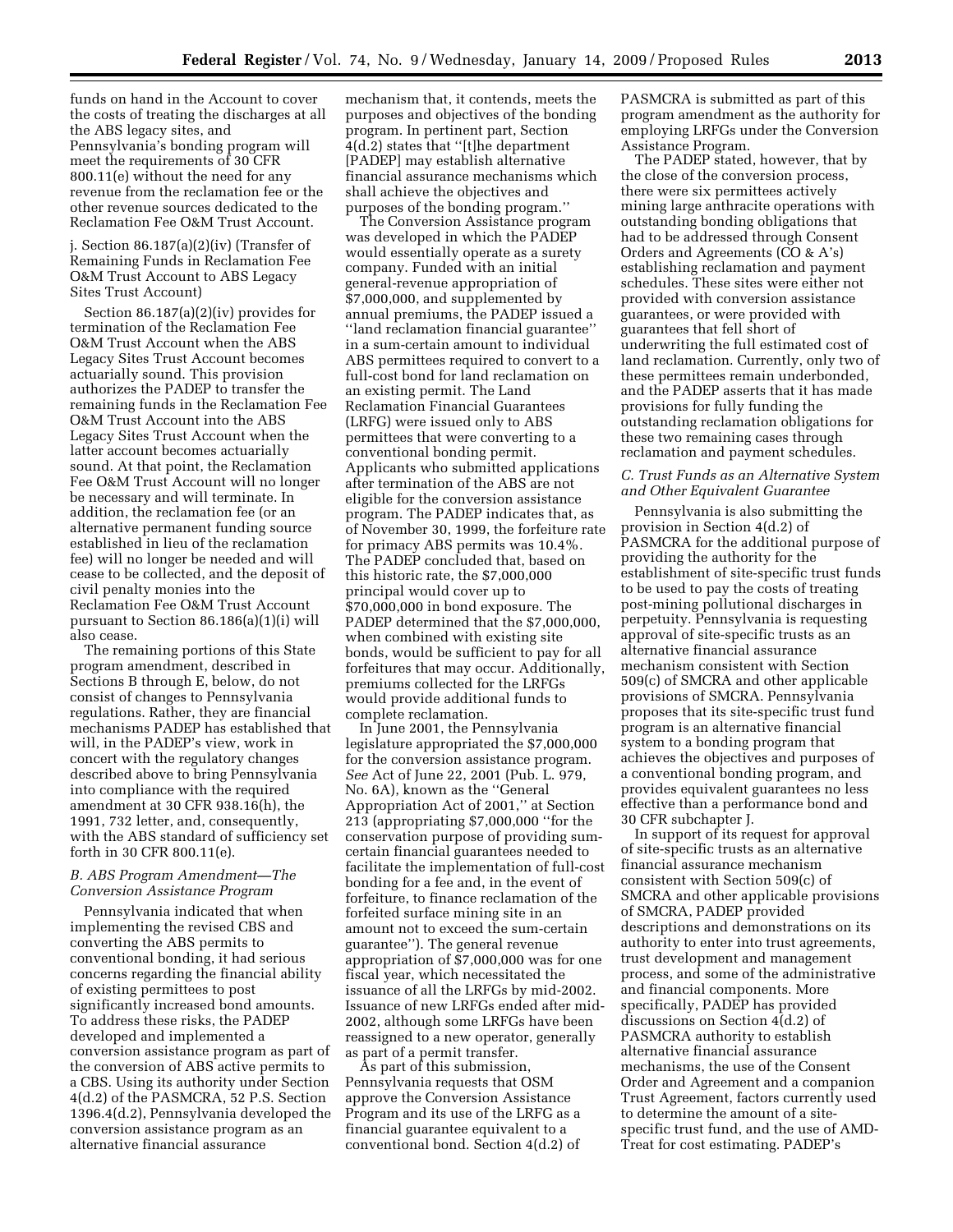proposed amendment also discusses rates of return, inflation rates, and volatility rates used on previous trust agreements as well as how operation and maintenance (O&M) and recapitalization costs are addressed. Finally, the amendment submission describes trust disbursement procedures and flexibility to allow the permittee a reasonable period of time to fully fund a treatment trust.

## *D. Demonstration of Sufficient Funding for Outstanding Land Reclamation at Primacy ABS Forfeiture Sites*

An analysis by the PADEP of the existing land reclamation ABS forfeiture sites was initially prepared in a February 2000 report titled *Assessment of Pennsylvania's Bonding Program for Primacy Coal Mining Permits*. Based on the report's conclusions, the PADEP requested that the Pennsylvania legislature appropriate general revenue funds to provide the additional money needed to complete the land reclamation of ABS forfeiture sites. In 2001, the General Assembly appropriated \$5,500,000 to be used solely for the costs of land reclamation at ABS forfeiture sites (the ''ABS Closeout Funds''). *See* Act of June 22, 2001 (Pub. L. 979, No. 6A), known as the ''General Appropriation Act of 2001,'' at Section 213. PADEP states that it has used the ABS Closeout Funds to complete land reclamation for some of the ABS forfeiture sites. In 2007–08, the PADEP prepared an updated list of primacy ABS bond forfeiture sites with outstanding land reclamation. It also prepared a detailed analysis of the current costs to complete all outstanding land reclamation at these sites and provided an estimated total cost to complete the land reclamation for all primacy ABS bond forfeiture sites of \$7,946,890.

The PADEP indicates that, in addition to the \$5.5 Million legislative appropriation, it has sufficient other funds on hand to cover all land reclamation costs on ABS forfeiture sites. (See the ABS Bond Forfeiture Sites Land Reclamation Status Report, July 2008, p. 15, included as part of Attachment 8 to this State program amendment.) There is also money available in several other accounts in the SMCR Fund. Where funds are not restricted by law solely for use in reclaiming ABS forfeiture sites, the PADEP has identified monies which it is authorized by law to spend for this purpose. (See ABS Financial Summary, July 2008, included as part of Attachment 10 to this State program amendment.) Thus, the PADEP believes it has demonstrated that it has available

sufficient money to complete the outstanding land reclamation for the ABS legacy sites at any time, as required by the Third Circuit's decision interpreting 30 CFR 800.11(e)(1).

# *E. Demonstration of Sufficient Funding for Construction of All Necessary Discharge Treatment Facilities at the Primacy ABS Forfeiture Sites*

Pennsylvania submitted information to demonstrate that it has sufficient funding to complete any initial facility construction at primacy ABS forfeiture sites. An evaluation of all the primacy ABS forfeited discharge sites was completed by PADEP to project the costs of treating the discharges. Postmining treatment costs were evaluated in three categories: (i) Initial facility construction costs; (ii) the annual operation and maintenance cost; and (iii) recapitalization costs. Initial facility construction costs cover all of the costs to get a treatment system up and running, such as facility design costs and construction.

The PADEP calculated that, as of July 2008, the total capital cost to construct all necessary discharge-treatment facilities for the primacy ABS forfeiture discharge sites is \$2,073,104. The PADEP states that it has taken a conservative approach to this cost calculation.

To address this aspect of the ABS legacy, the PADEP must assure that it has the funds to meet this obligation. The PADEP indicates that it currently has funds on hand that are available to cover the approximately \$2,100,000 total capital cost to construct the necessary treatment facilities for the primacy ABS forfeiture discharge sites. Pennsylvania has committed to using the funds in the released bond account to address the reclamation liability for the ABS legacy sites. In addition, money in the PADEP's SMCR Fund, General Operations Account, may be used for reclamation purposes as well as general administrative costs. *See* 52 P.S. Section 1396.18. (See ABS Financial Summary, July 2008, included as part of Attachment 10 to this State program amendment.) Thus, the PADEP believes it has demonstrated that it has available, at any time, sufficient money to construct the necessary dischargetreatment facilities for all the ABS legacy sites, as required by 30 CFR Section 800.11(e)(1).

# **III. Public Comment Procedures**

Under the provisions of 30 CFR 732.17(h), we are seeking your comments on whether the submission satisfies the applicable program approval criteria of 30 CFR 732.15. We

are also seeking comments as to whether the submission satisfies the required amendment at 30 CFR 938.16(h), and the October 1991, 732 letter. If we approve the amendment, it will become part of the Pennsylvania program.

#### *Electronic or Written Comments*

If you submit written comments, they should be specific, confined to issues pertinent to the submission, and explain the reason for any recommended change(s). We appreciate any and all comments, but those most useful and likely to influence decisions on the final regulations will be those that either involve personal experience or include citations to and analyses of SMCRA, its legislative history, its implementing regulations, case law, other pertinent Tribal or Federal laws or regulations, technical literature, or other relevant publications. We cannot ensure that comments received after the close of the comment period (see **DATES**) or sent to an address other than those listed above (see **ADDRESSES**) will be included in the docket for this rulemaking and considered.

## *Public Availability of Comments*

Before including your address, phone number, e-mail address, or other personal identifying information in your comment, you should be aware that your entire comment—including your personal identifying information—may be made publicly available at any time. While you may ask us in your comment to withhold your personal identifying information from public review, we cannot guarantee that we will be able to do so. We will not consider anonymous comments.

#### *Public Hearing*

If you wish to speak at the public hearing, contact the person listed under **FOR FURTHER INFORMATION CONTACT** by 4 p.m., *e.s.t.* on January 29, 2009. If you are disabled and need reasonable accommodations to attend a public hearing, contact the person listed under **FOR FURTHER INFORMATION CONTACT**. We will arrange the location and time of the hearing with those persons requesting the hearing. If no one requests an opportunity to speak, we will not hold the hearing.

To assist the transcriber and ensure an accurate record, we request, if possible, that each person who speaks at a public hearing provide us with a written copy of his or her comments. The public hearing will continue on the specified date until everyone scheduled to speak has been given an opportunity to be heard. If you are in the audience and have not been scheduled to speak and